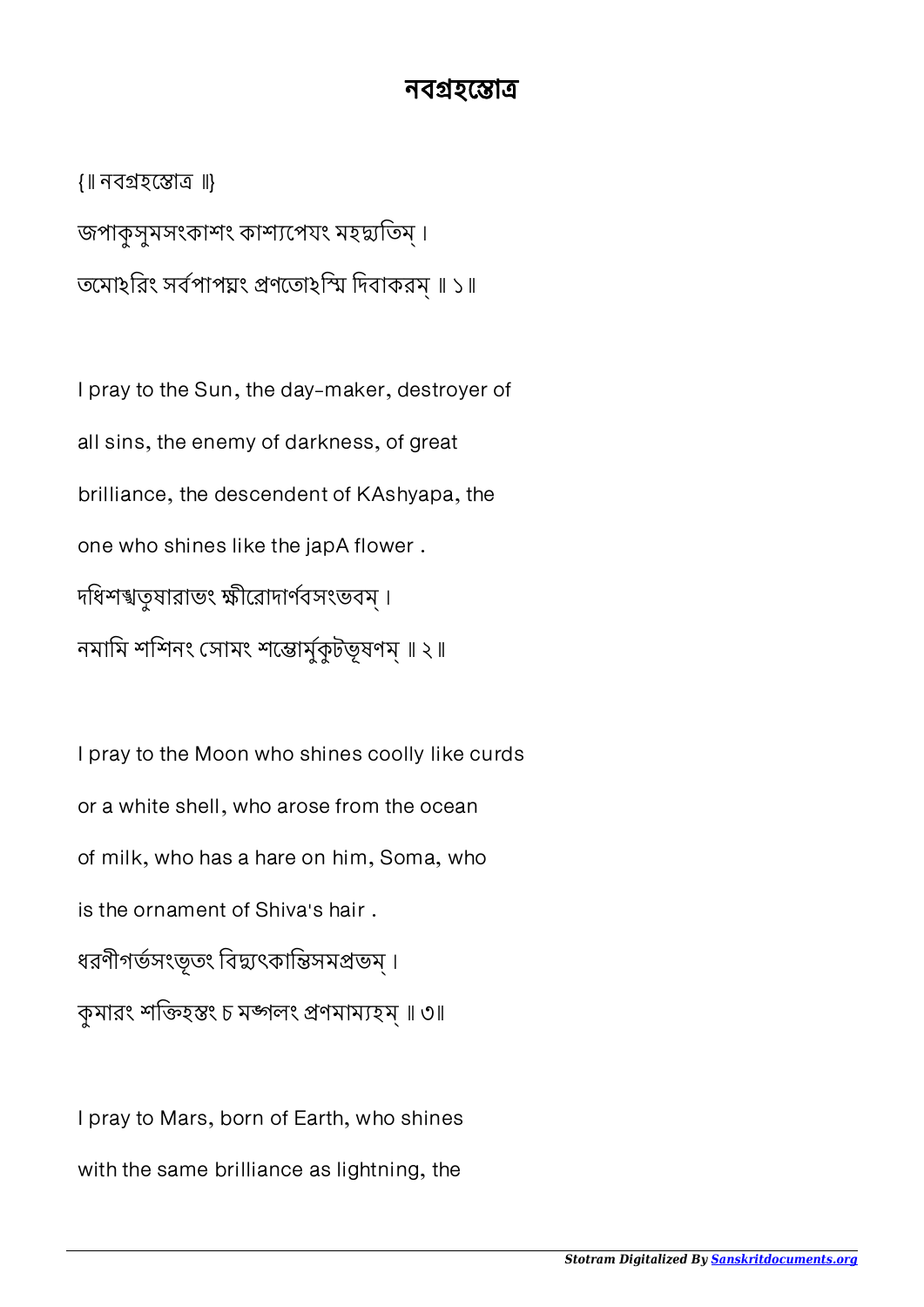young man who carries a spear . প্রিযজ্যকলিকাশ্যামং রূপেণাপ্রতিমং বুধম্। সৌম্যং সৌম্যগুণোপেতং তং বধং প্ৰণমাম্যহম ॥ ৪॥

I pray to Mercury, dark like the bud of millet, of unequalled beauty, gentle and agreeable . দেবানাং চ ঋষীণাং চ গুরুং কাঞ্চনসংনিভম্ । বুদ্ধিভূতং ত্ৰিলােকেশং তং নমামি বৃহস্পতিম্ ॥ ৫॥

I pray to Jupiter, the teacher of gods and rishis, intellect incarnate, lord of the three worlds . হিমকুন্দমৃণালাভং দৈত্যানাং পরমং গুরুম্। সবশাবারং ভাগবং ণমামহম্ ॥ ৬॥

I pray to Venus, the utimate preceptor of demons, promulgator of all learning, he who shines like the fiber of snow-white jasmine . নীলাংজনসমাভাসং রিবপুং যমাজম্ । ছাযামার্তণ্ডসংভূতং তং নমামি শনৈশ্চরম্ ॥ ৭॥

I pray to Saturn, the slow moving, born of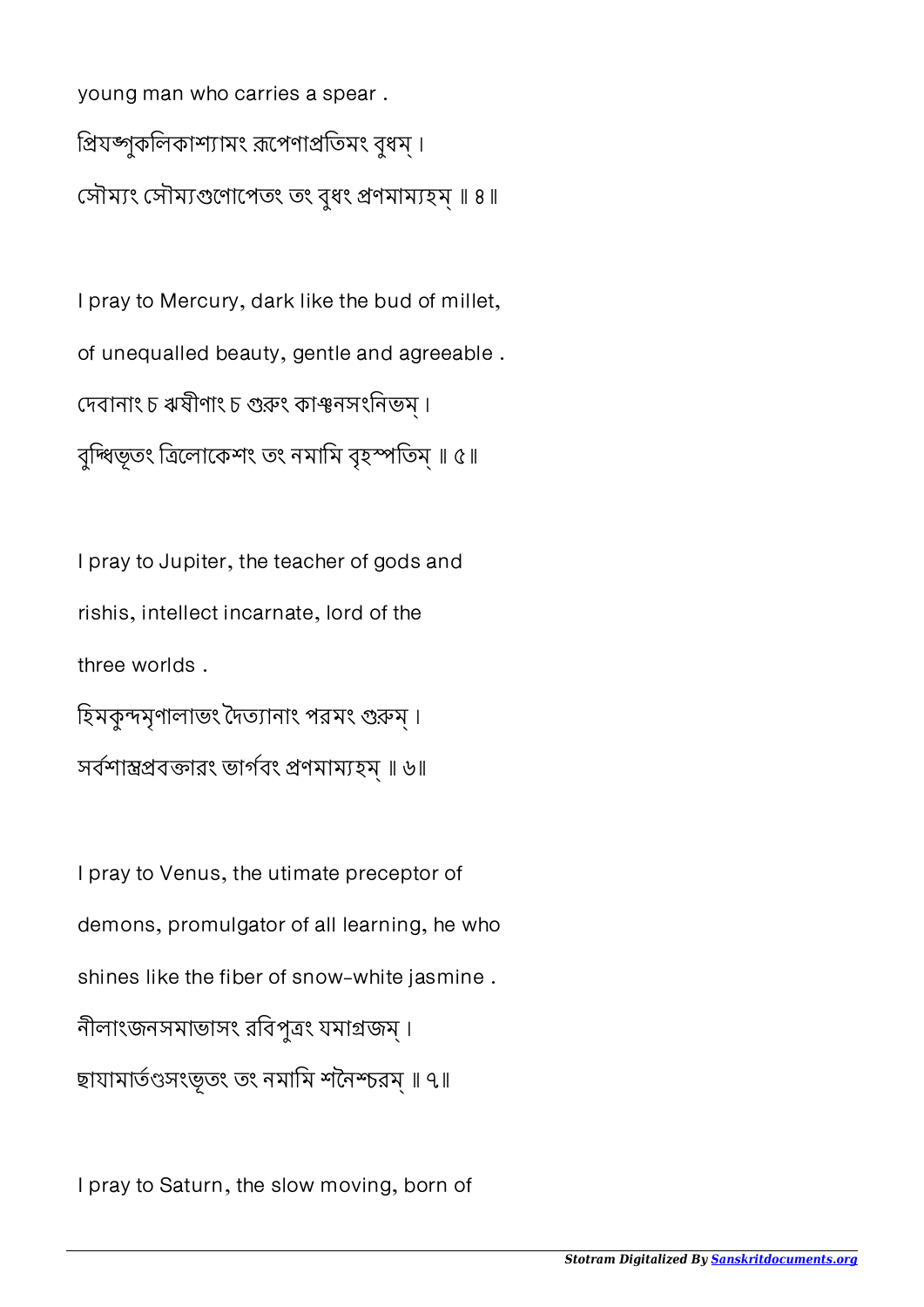Shade and Sun, the elder brother of Yama, the offspring of Sun, he who has the appearance of black collyrium . অৰ্ধকাযং মহাবীৰ্যং চন্দ্ৰাদিত্যবিমৰ্দনম্। সিংহিকাগৰ্ভসংভূতং তং রাহুং প্রণমাম্যহম্ ॥ ৮॥

I pray to Rahu, having half a body, of great bravery, the eclipser of the Moon and the Sun, born of SimhikA . পলাশপুসংকাশং তারকাহমকম্ । রৌদ্রং রৌদ্রাত্মকং ঘোরং তং কেতুং প্রণমাম্যহম্॥ ৯॥

I pray to Ketu, who has the appearance of PalAsha flower, the head of stars and planets, fierce and terrifying . ইতি ব্যাসমুখোদ্গীতং যঃ পঠেৎসুসমাহিতঃ। দিবা বা যদি বা রাত্রৌ বিঘ্নশান্তির্ভবিষ্যতি ॥ ১০॥

Those who read the song sung by VyAsa, will be joyous, sovereign and powerful, and will succeed in appeasing obstacles, occurring by day or by night .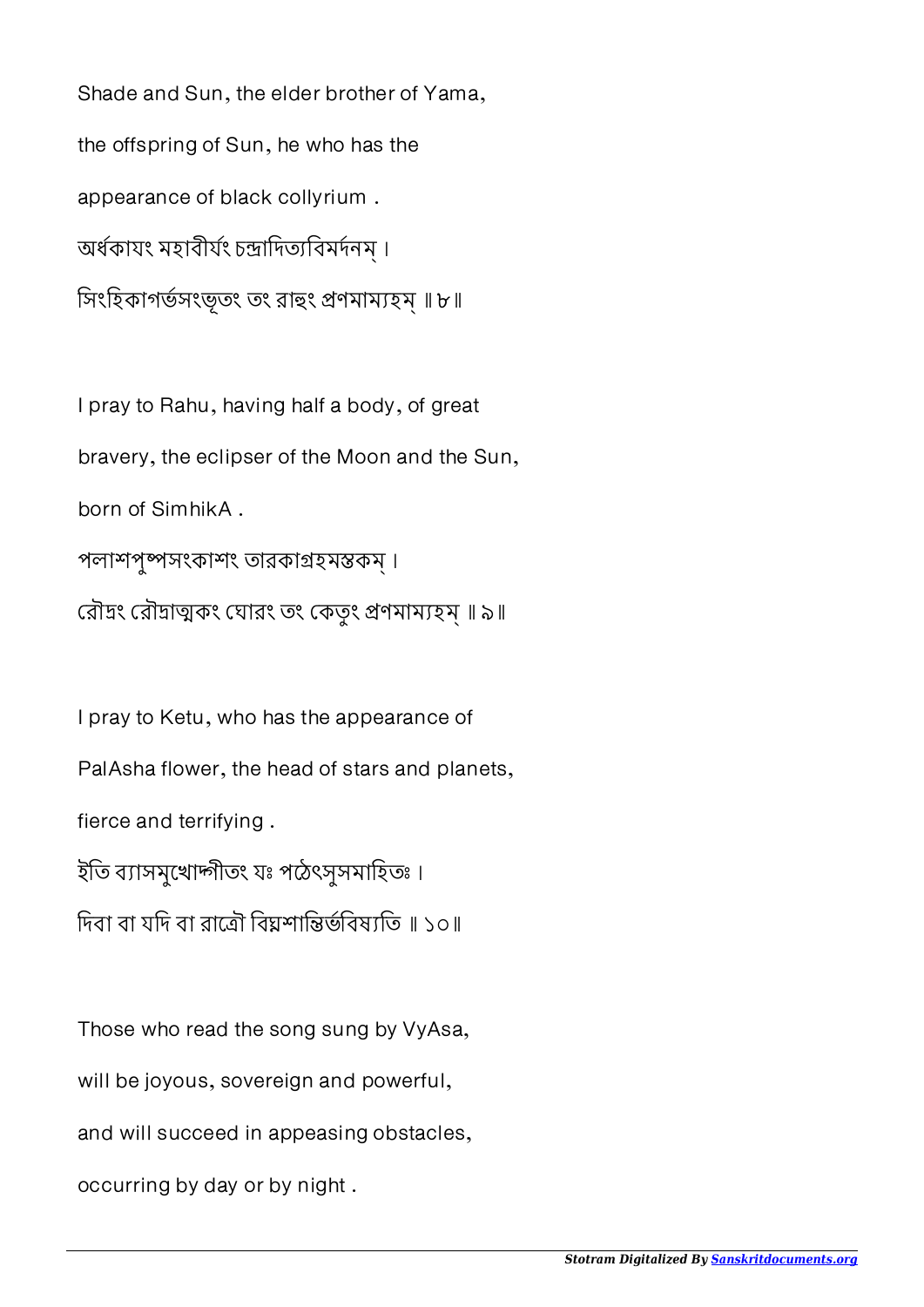## নরনারীনৃপাণাং চ ভবেদ্দঃস্বপ্ননাশনম্। ঐশ্বর্যমতূলং তেষামারোগ্যং পুষ্টিবর্ধনম্ ॥

Bad dreams of men, women and kings alike will be destroyed and they will be endowed with unparalleled riches, good health and enhancing nourishment . গ্রহনক্ষত্রজাঃ পীডাস্তস্করাগ্নিসমুদ্ভবাঃ । তাঃ সবাঃ প্ৰশমং যান্তি ব্যাসো ব্ৰতে ন সংশযঃ ॥

All the pain, devastation caused by fire, planets and stars will be of the past, so spoke VyAsa, emphatically . ॥ ইতি শ্রীব্যাসবিরচিতং নবগ্রহস্তোত্রং সম্পূর্ণম্ ॥ Thus ends the song of praise of the nine planets composed by VyAsa .

Encoded NA

Translations Dr . Vidhyanath Rao and Dr . Srinivas Kalyanaraman .

Please send corrections to sanskrit@cheerful.com